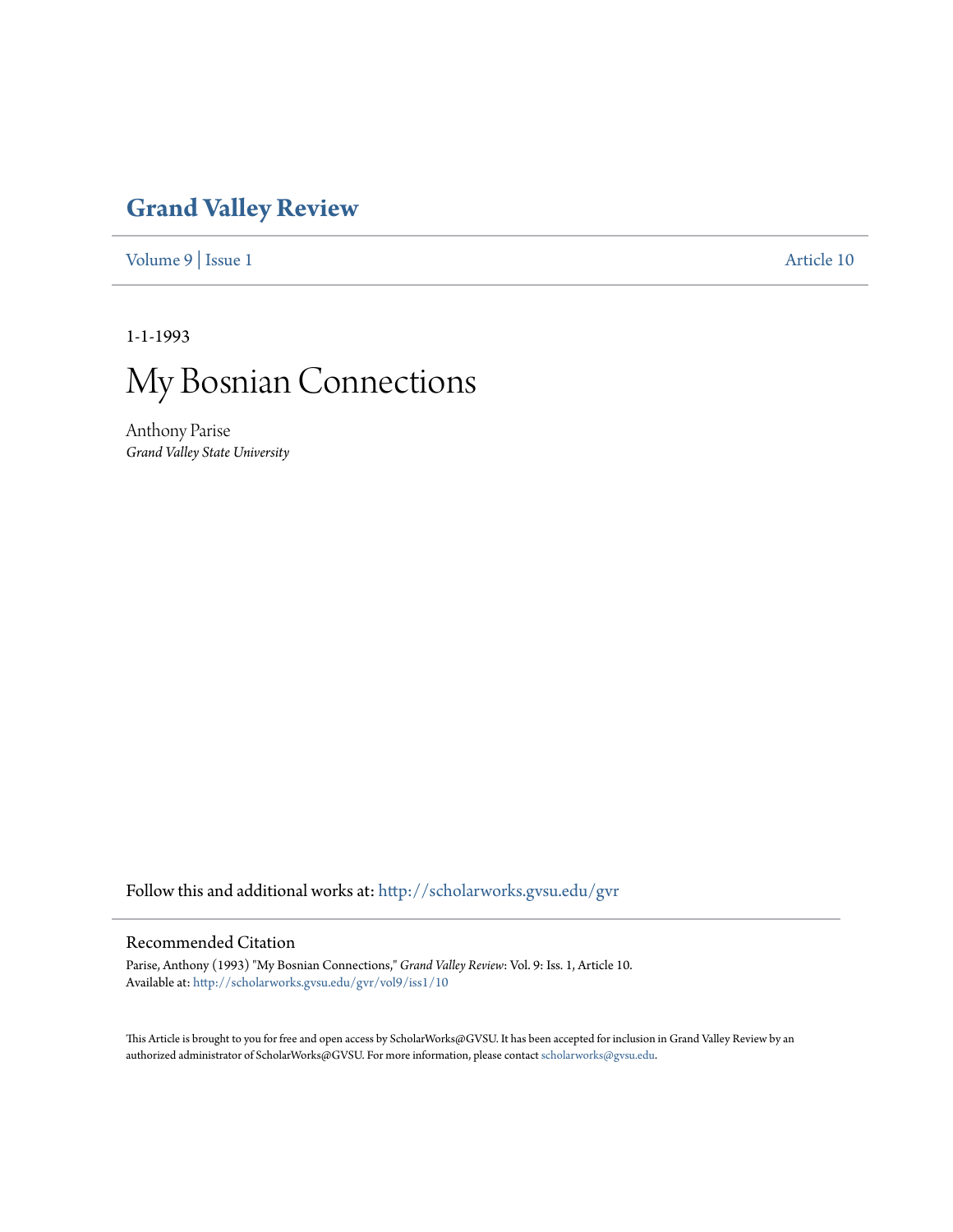## **MY BOSNIAN CONNECTIONS**

## *Anthony Parise*

In 1979 I spent a semester in Sarajevo, teaching Shakespeare at our sister university. My memories of that time warm the heart of a cynic. Everyone there was so gracious! Faculty members, as I had expected of cultivated people, dined me and, more often, wined me. They took me to their homes and to their country cottages. More important, they spent a lot of time talking with me, thereby giving substance, even a kind of intimacy, to my foreign experience. Such sympathetic people, so in accord with my own attitudes and my approaches to the preoccupations of intellectuals. They were also in accord with my ideal of manners. Even the protocol of mid-morning coffee struck me as evidence of the efficacy, the downright beneficence of ceremony. Form precedes substance: the forms of civility give rise to civility itself.

My students too were altogether engaging. They too seemed determined to give me an intense Yugoslavian experience. Often they took me to local bistros after class. Sometimes they organized parties (in my apartment). Once they took me for a weekend in the mountains, where they got me obscenely drunk (and then, the day after, tenderly cared for me). When my daughter came to stay with me, the boys gallantly courted her.

I found in these comely youngsters a nice balance of rebellion and obeissance: they were intent on raising hell, as young people should, but always within-even propped up by-the paradigms of their culture. They could repudiate the old generation all evening-but rush home home before eleven because that was the rule at their house. They could explain that the state was a scandal—but end by singing, with evident emotion, of Druze Tito: "Comrade Tito, we swear to you that we will not swerve from your path...."

What a decent, civilized place I had come to! No wonder that my remembrances of that time seem self-indulgent.

Or so it used to be. Nowadays, my memories of Sarajevo bring with them abiding and imperfectly suppressed images, horrid visions of reality. I am looking at a Christmas card signed by twelve students. I can attach faces to those names. I wonder whether quiet and thoughtful Dusko is now, under the approving eye of his commander, raping the delicate and diminutive Natasa. I wonder whether the urbane, widely travelled Jadranko is a Serb or a Croat, and to what atrocious degree. And the lovely Sanya—well cast as Viola in Twelfth Night—what has her sweetness come to?

I hear of Serbs playing soccer with a Muslim's head. Whose head? That of Orner, gentle, ironic Omer whose office I shared? And do I know any of those soccer players? Maybe I do. And rumor has it that one faculty member-a man or great intellectual charm, who visited GVS and awed us with the tales of Homer-class bards in the relic areas of Montenegro-now swaggers about with a pistol on his hip and di